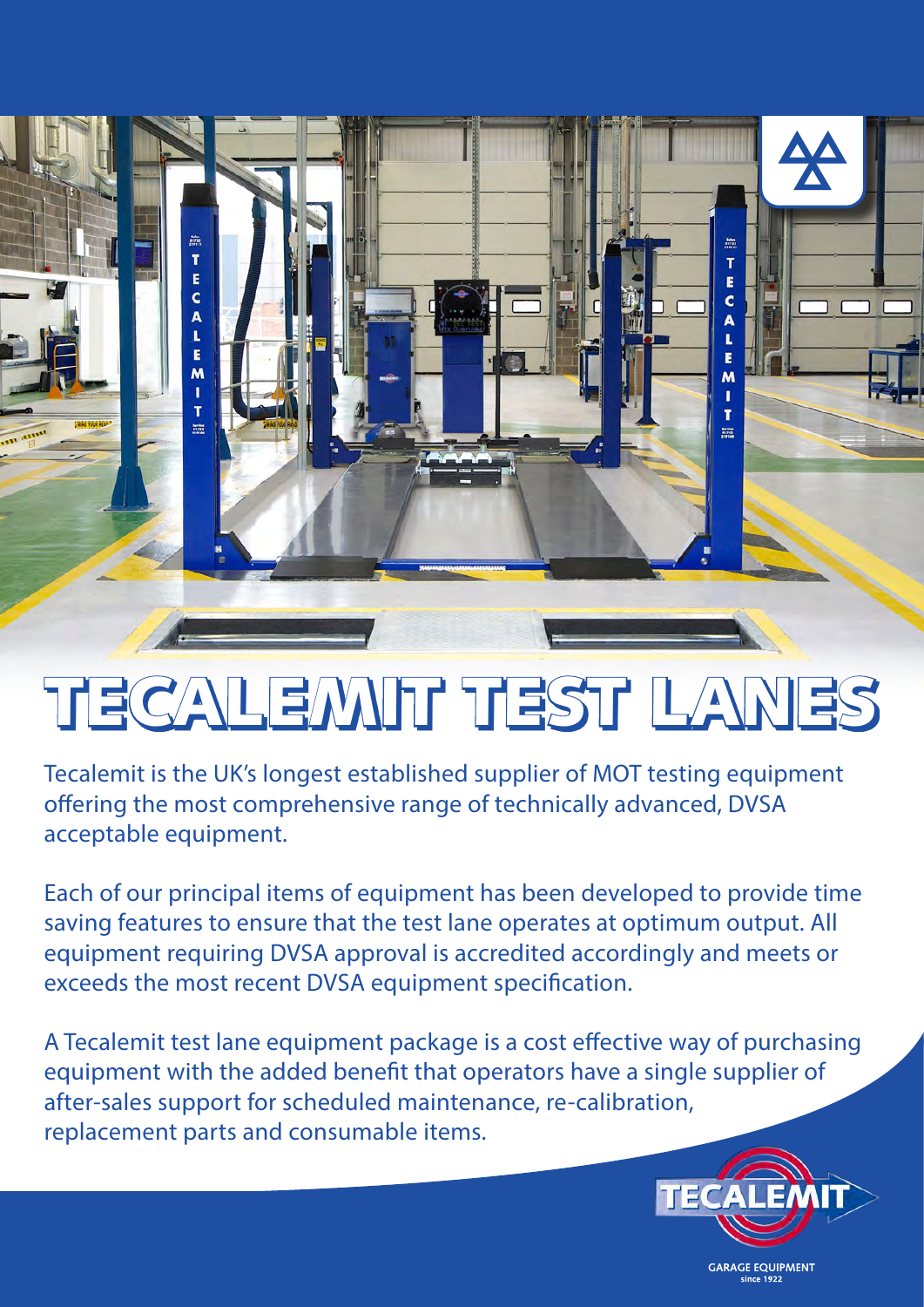

**GARAGE EQUIPMENT** 

# **Tecalemit Test Lanes**

Tecalemit can offer 4 post lifts, scissor lifts or pit installations for use in Class IV and VII MOT, OPTL and ATL test lanes.

#### **4 Post Lifts**

All lifts have the option of either installation onto the existing workshop floor or flush fitment into a floor recess. Tecalemit ATL lifts are supplied complete with flush fitting radius turning plates and hydraulically operated wheel play detectors. 4 post lifts are available in 4 options; 4.0t capacity with either 4.5m or 5.2m



platforms, or 5.0t capacity with either 5.7m or 6.5m platforms.

All 4 post lifts have forward mounted controls to minimise the overall width of the ATL bay and hydraulic lines are housed in a smart flexible cable tray system. The robust hand control/torch for the wheel play detectors has a long spiral control cable and stores on the lift control column.



# **Scissor Lifts**

Scissor lifts provide a versatile, space saving solution over traditional 4 post lifts. When installed in a recess vehicle access is improved and it reduces the number of obstacles in a

workshop. Tecalemit offers a Class IV scissor ATL lift with 4.5t lifting capacity and a 4.8m overall platform length or a larger 5.0t capacity 5.2m platform length Class IV & VII option.



#### **Inspection Pit Installations**

Tecalemit wheel play detectors, radius turning plates and jacking beams are also available for installation into inspection pit test lanes.

#### **Electronic Roller Brake Testers**

Tecalemit roller brake testers are used in more MOT stations than any other manufacturer's equipment. Our standard MOT brake tester offers outstanding performance and we offer a choice of display systems, on which live test information can be viewed. The brake tester can also be used with many 4X4 vehicles. ATL brake testers incorporate a weighing system which enables brake efficiency to be calculated in accordance with DVSA requirements for ATL testing.



Tecalemit's brake tester range has been developed to meet the latest UK regulatory requirements for connected MOT testing and can be supplied in a range of configurations to meet specific user requirements. All brake test results are downloaded to a workstation (comprised of PC, display screen, cabinet, keyboard & mouse) where the test results are stored in accordance with DVSA requirements.

Tecalemit also offers a 1ph model for use in facilities where a 3ph power supply is not available.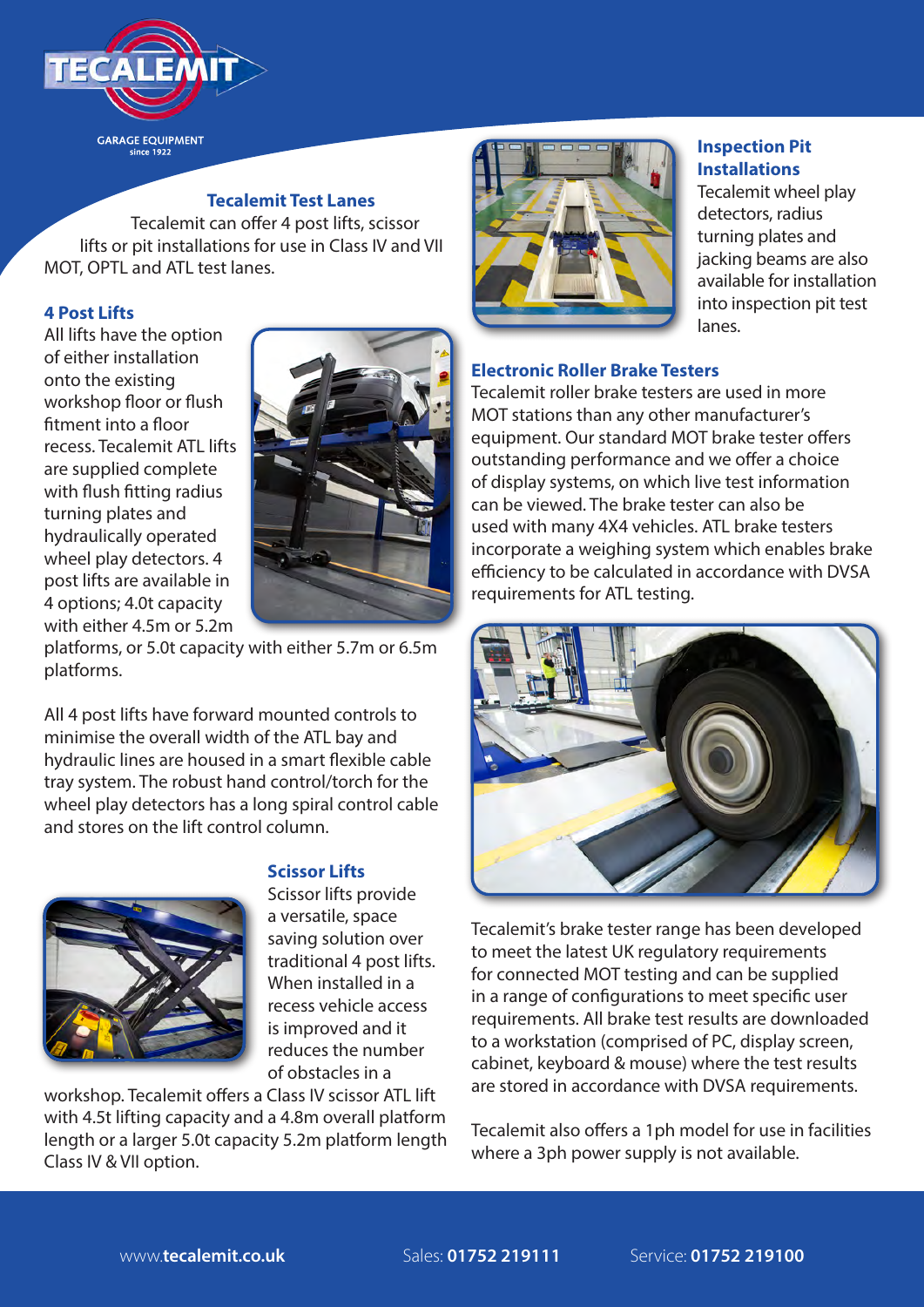#### **Jacking Beams**

Tecalemit jacking beams are specifically designed for use with our ATL/MOT lifts; they run in a designated channel in the lift platform which allows maximum clearance for



easy vehicle access on and off the lift.

#### **Ancillary Equipment**

Tecalemit supplies a comprehensive range of ancillary products to complete the equipment requirement for MOT and ATL testing. These products include:

- Connected Decelerometers
- Towbar Electrics Testers
- Convex Mirrors (including installation)
- Brake Pedal Applicators
- Small Inspection Tools
- Signs & Charts



# **Headlamp Beam Testers**

Tecalemit offers two models of headlamp beam tester. Our standard model has an analogue/needle lux meter with easy manual adjustments for accurate positioning of the beam tester.

Our optional advanced

beam tester incorporates a counterbalanced optical box with integrated laser for setting the height of the screen, digital lux meter and LCD display screen. An RS232 port is incorporated enabling test results to be stored if required.

Both models of Tecalemit beam tester are DVSA approved and suitable for testing gas discharge type headlamps.

#### **Emission Testers**

Tecalemit's latest range of emission testers offers one of the fastest solution for emission analysis. The emission testers use the very latest technology and test to the highest standards of accuracy.

#### **Diesel Smoke Meters**

Tecalemit's Smoke Meter is compact, portable and approved for all categories of vehicle testing. They benefit from a built-in wireless connection, a short warm up time and a single probe suitable for most cars, vans and some trucks for ease of use.



#### **4 Gas Analysers**

The state of the art gas bench provides easy to read, high precision measurements of HC, CO, CO<sub>2</sub> and O<sub>2</sub> with an optional extension to include NOx.

#### **ATL Emission Tester**

The Tecalemit emission tester can be incorporated into the brake tester workstation cabinet and utilise the same PC and display screen. This solution provides a cost effective upgrade to the test lane and reduces the number of separate workstations required.